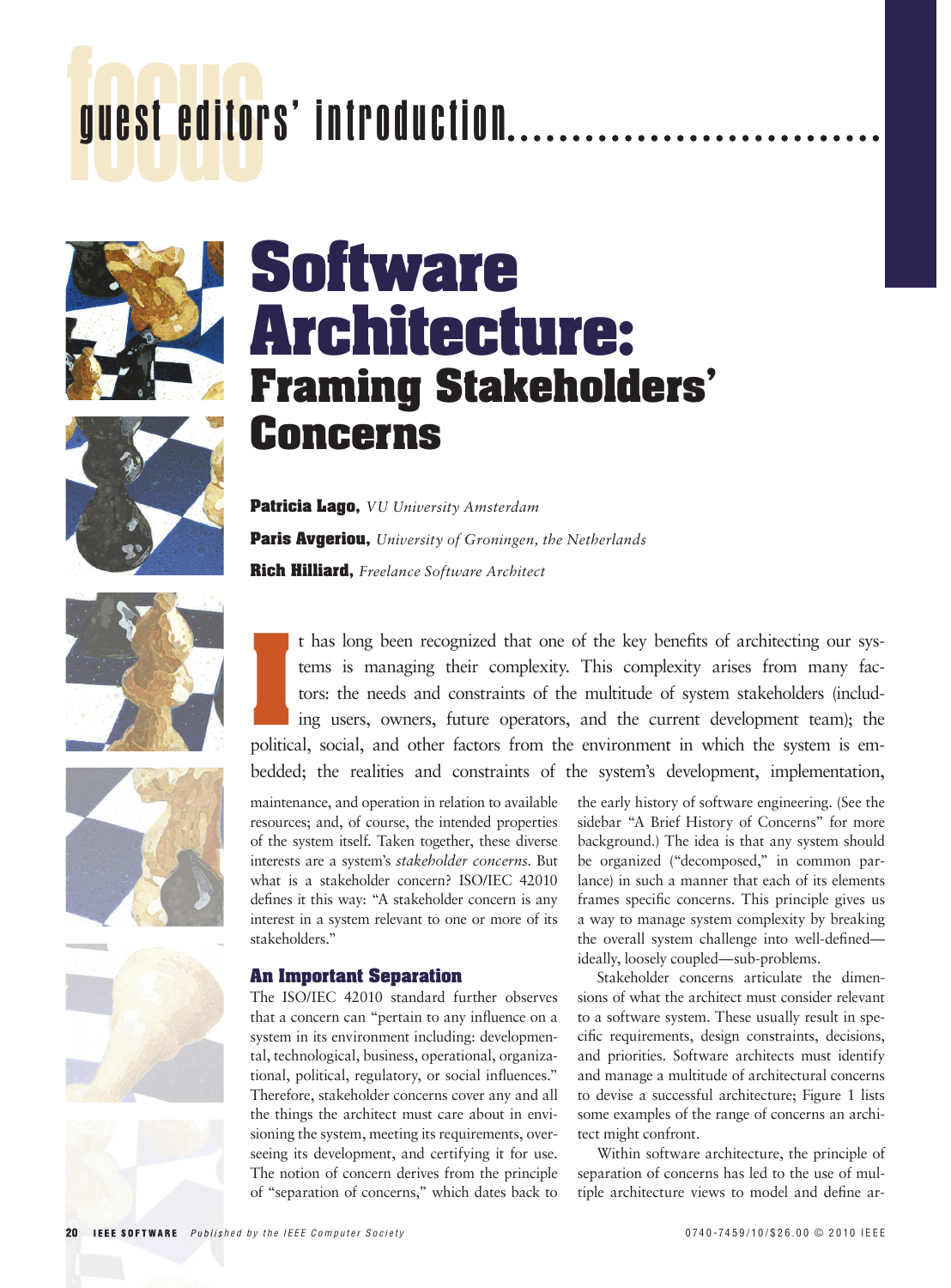#### **A Brief History of Concerns**

Edsger Dijkstra, computer scientist and software engineering pioneer, seems to have originated the phrase "separation of concerns," as it has come to be used in software engineering, in 1974:1

*Let me try to explain to you, what to my taste is characteristic for all intelligent thinking. It is, that one is willing to study in depth an aspect of one's subject matter in isolation for the sake of its own consistency, all the time knowing that one is occupying oneself only with one of the aspects. We know that a program must be correct and we can study it from that viewpoint only; we also know that it should be efficient and we can study its efficiency on another day, so to speak. In another mood we may ask ourselves whether, and if so: why, the program is desirable. But nothing is gained—on the contrary!—by tackling these various aspects simultaneously. It is what I sometimes have called "the separation of concerns", which, even if not perfectly possible, is yet the only available technique for effective ordering of one's thoughts, that I know of. This is what I mean by "focusing one's attention upon some aspect": it does not mean ignoring the other aspects, it is just doing justice to the fact that from this aspect's point of view, the other is irrelevant. It is being one- and multiple-track minded simultaneously.*

Programming techniques such as David Parnas' information hiding2 can be understood as an application of the principle of separation of concerns to guide the modularization of programs. Information hiding, a foundation of both structured design and object-oriented design, advocates the idea of secrets, by which design and implementation decisions are hidden in one module from the rest of a program. Since then, separation of concerns has been a dominant idea in software engineering, embodied in most, if not all, methods and processes.

In formulating aspect-oriented programming, Gregor

Kiczales and colleagues at Xerox PARC observed that many key properties of programs weren't well served by top-down, structured programming, or object-oriented paradigms.3 This work arose out of studies of open implementation—making explicit key parameters of programs, systems, and application frameworks so that programmers could adjust them in a safe, systematic fashion. Aspect-oriented programming was based on the idea that while functional concerns were well served by existing modularization techniques (whether procedural or object-oriented), other concerns such as memory allocation, synchronization, persistence management, and failure handling "cross-cut" these functional modules. Kiczales and colleagues called these *aspects*, and developed ways to specify and implement concerns by weaving them together with functional modules. "Aspects tend not to be units of the system's functional decomposition, but rather to be properties that affect the performance or semantics of the components in systemic ways."3 In the present context, we might say an aspect names and then implements a crosscutting programming concern.

Aspect-oriented programming has become a valuable metaphor outside of programming as well, with work in aspect-oriented design, requirements, and even aspects in software architecture. This work has been useful in getting software engineers, designers, and architects to consider the importance of stakeholder concerns as first-class entities throughout the system life cycle.4

#### **References**

- 1. E.W. Dijkstra, "On the Role of Scientific Thought," Springer-Verlag, 1974; www.cs.utexas.edu/users/EWD/transcriptions/EWD04xx/EWD447.html.
- 2. D. Parnas, "On the Criteria to Be Used in Decomposing Systems into Modules," *Comm. ACM*, vol. 15, no. 12, 1972, pp. 1053–1058.
- 3. G. Kiczales et al., "Aspect-Oriented Programming," *Proc. European Conf. Object-Oriented Programming* (ECOOP), LNCS 1241, Springer-Verlag, 1997, pp. 220–242.
- 4. S.M. Sutton Jr. and I. Rouvellou, "Concern Modeling for Aspect-Oriented Software Development," *Aspect-Oriented Software Development*, R.E. Filman et al., eds. Addison-Wesley, 2004, pp. 479–505.

chitectures. Each view is chosen to frame certain stakeholder concerns and depict how the system will address those concerns. The use of multiple views in architecture has been popularized in Philippe Kruchten's 4+1 model and many others, and is codified in IEEE Standard 1471-2000; Table 1 lists a few such approaches. Architecture frameworks such as ISO Reference Model of Open Distributed Processing (RM-ODP), the Open Group Architecture Framework (TOGAF), the US Department of Defense Architecture Framework (DODAF), and the UK Ministry of Defence Architecture Framework (MODAF) also frequently organize their guidance into multiple

viewpoints (although not always using that term) to frame specific stakeholder concerns.

#### **Deconstructing "Nonfunctional Requirements"**

Functionality—what a system does—is perhaps the best-understood concern. What capabilities must the system provide? What services does the system perform? Use cases and user stories are about delivering functionality to a system's users. However, architects have realized that functional requirements are often not the hard part; the hard parts are usually everything else and frequently lumped together as "nonfunctional requirements" (NFRs).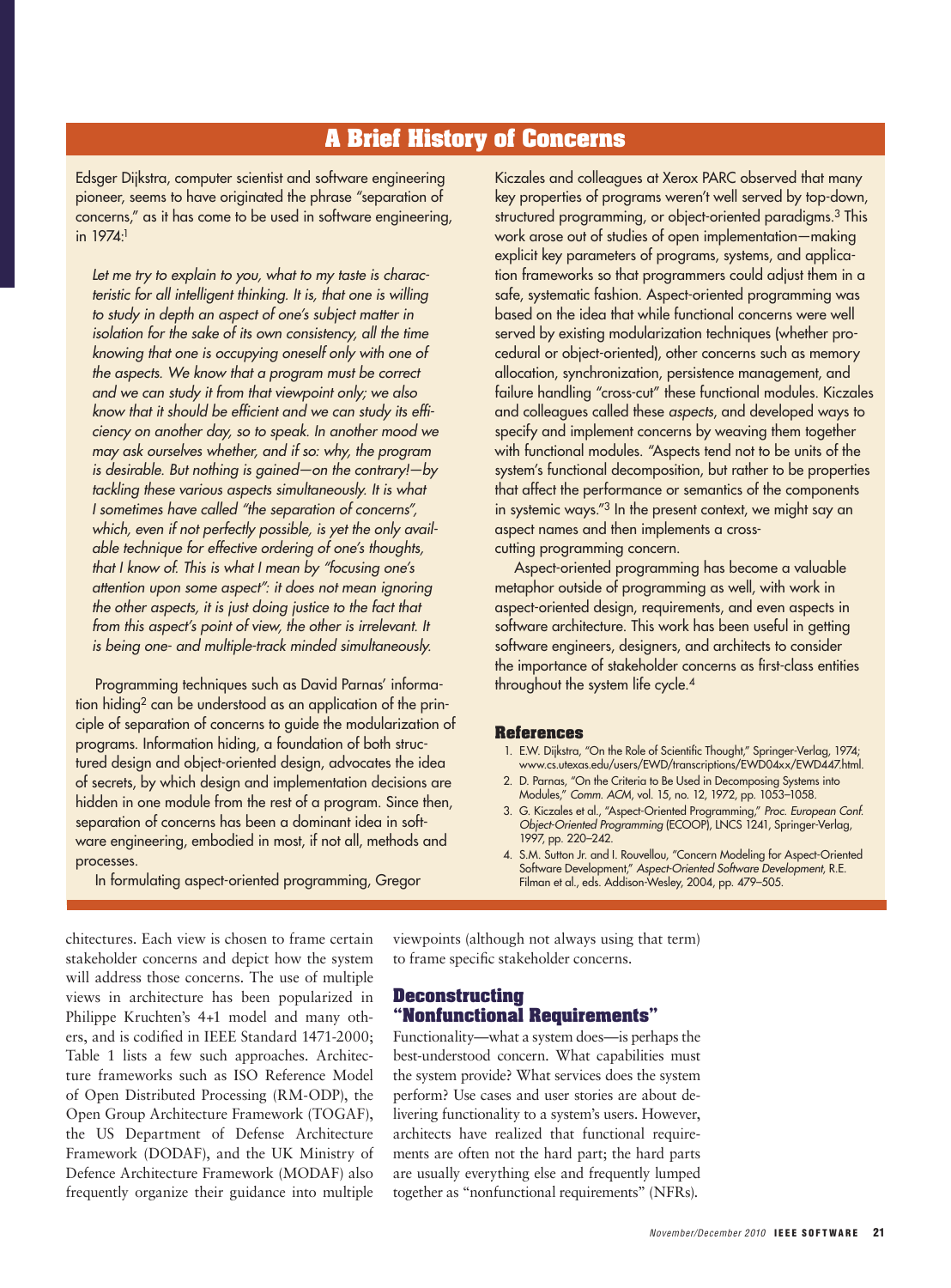accuracy, adaptability, agility, assurance, autonomy, behavior, completeness, complexity, compliance to regulation, comprehensibility, concurrency, configurability, control, cost of ownership, customer experience, data accessibility, deadlock, development cost, development time, distribution, customer loyalty, error handling, evolvability, feasibility, flexibility, functionality, information assurance, inter-process communication, learnability, maintainability, maintenance cost, modifiability, modularity, openness, operating cost, performance, persistence, privacy, project stability, quality of service, reliability, resource utilization, return on investment, reusability, security, state change, structure, subsystem integration, supportability, system features, training time, usage

**Figure 1. Architecturally relevant stakeholder concerns. This list is adapted from ISO/IEC FCD 42010.**

The term is troublesome in two ways: first, "nonfunctional" bundles together many things that are otherwise unrelated to one another. The term implies, mistakenly, commonality to "everything else"; that the architect simply has to spend some time figuring out the NFRs for a system once (typically after) its functionality is under control. However, there's no reason to assume that such diverse concerns as design-time modifiability, runtime performance, product time-to-market, and architectural consistency are all amenable to the same treatment. Second, discussions of so-called NFRs often involve much more than stated requirements: stakeholders have preferences, goals, and needs the architect must discover. For example, consider latency—in a real-time audio processor for musicians in live performance situations, reducing latency to milliseconds will be a requirement, whereas latency in an interplanetary communications system is a design constraint likely to be on the order of minutes or longer. In addition, there has recently been a shift from viewing architecture as only structure to a broader view of architectural knowledge that emphasizes the treatment of architectural design decisions as first-class entities.<sup>1</sup> From this perspective, there's no fundamental distinction between architectural decisions and architecturally significant requirements: they only differ by the moment in time they're identified, discussed, and taken. Architects are actively engaged in the delineation and negotiation of these issues with the client, leading to possible requirements and possible designs, while still making trade-offs between conflicting desires and goals of diverse stakeholders.

For these reasons, we prefer the term "stakeholder concerns" to NFRs.

By distinguishing and separating concerns, we're better able to give the architect tools for understanding and managing those critical issues effectively throughout the life cycle. Languages such as UML provide notations for expressing functionality and structure at varying levels of detail, but for other types of concerns, other languages may be needed (see the Point/Counterpoint on page 54). Looking again at Figure 1, how many of these stakeholder concerns can you associate with a standard notation or common modeling approach? Alas, many of these stakeholder concerns present architects with the greatest challenges, uncertainties, and risks, often determining project success or failure. It's for this reason that NFRs have attracted so much interest.

Stakeholder concerns fall into several catego-

ries: beyond functionality—what the system is to do—architects must determine how it will do it. Functionality constraints are often called *system qualities*, or quality attributes, and can be further categorized, such as by when they come into play, at design-time or runtime. Beyond the "what" and "how" of the system itself, the architect is often concerned with development consequences, such as, Can we build this? Will this development process allow us to deliver the product to market ahead of competitors? Are there adequate resources available to build, own, and manage the system as conceived? These meta-systemic concerns even dominate in many cases, as might how the system will be operated, certified, and even retired.

The architect uses concerns to shape the problems to be solved, gather relevant requirements, and design constraints, but still needs to solve those problems. Rarely is this a single step (for example, from recognizing that reliability is a concern to incorporating automated backup into the solution)—usually some modeling and analysis is involved. Models are devised, considered, shared, and then presented to the client and relevant stakeholders. In line with the principle of separation of concerns, different models help architects tackle complexity by dealing with a subset of concerns at one time and organizing those models into multiple views. Following the terminology of ISO/IEC 42010, the conventions for each view define an *architecture viewpoint*. A viewpoint determines what types of models, notations, and tools can be used for a given set of concerns and stakeholder, together with any associated operations, guidance, and heuristics to aid the architect. Building on the viewpoint idea, an architecture framework is a coordinated set of viewpoints—prescribed modeling resources for a particular community or application domain's stakeholder concerns. Similarly, an architecture description language (ADL) provides resources for framing some set of concerns via one or more notations and often automated tools.

#### **In This issue**

As noted earlier, some stakeholder concerns are well-served today by available architecture viewpoints, frameworks, or ADLs, while others aren't expressible with current, off-the-shelf approaches. Hence the theme of this special issue: exploring the space of architecting in the face of multiple stakeholder concerns and looking for solutions that help the architect in that space.

The articles in this issue all demonstrate techniques for framing one or more stakeholder con-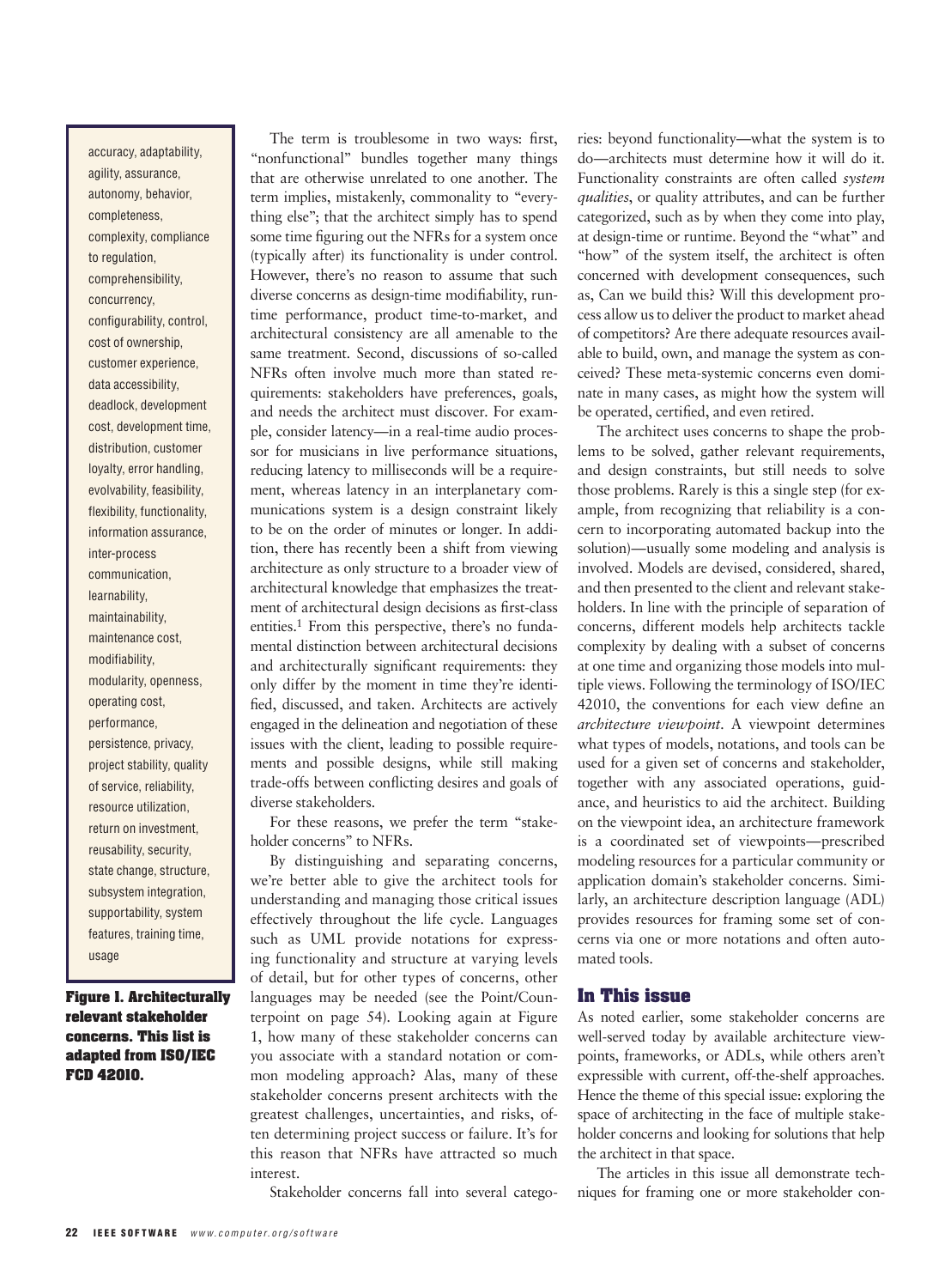#### **Table 1**

#### **Viewpoint-based approaches**

| <b>Approach</b>                         | <b>Viewpoints</b>                                                                                                                                                 | <b>Notes</b>                                                                                                                                                                                                            |
|-----------------------------------------|-------------------------------------------------------------------------------------------------------------------------------------------------------------------|-------------------------------------------------------------------------------------------------------------------------------------------------------------------------------------------------------------------------|
| 4+1 View Model                          | Logical, development, process, and physical,<br>"plus" scenarios                                                                                                  | P.B. Kruchten, "The '4+1' View Model of Architecture,"<br>IEEE Software, vol. 28, no. 11, 1995, pp. 42-50                                                                                                               |
| <b>ViewPoints</b>                       | Stakeholder-centered; proposes a valuable<br>scheme for specifying viewpoints                                                                                     | B. Nuseibeh, J. Kramer, and A. Finkelstein, "A Framework<br>for Expressing the Relationships between Multiple Views in<br>Requirements Specification," IEEE Trans. Software Eng., vol. 20,<br>no. 10, 1994, pp. 760-773 |
| Siemens 4 Views                         | Conceptual, module, execution, and code                                                                                                                           | C. Hofmeister, R. Nord, and D. Soni, Applied Software<br>Architecture, Addison-Wesley, 1999                                                                                                                             |
| <b>SEI Views &amp; Beyond</b>           | Component and connector, module, allocation;<br>viewtypes can be used to construct viewpoints                                                                     | P. Clements et al., <i>Documenting Software Architectures:</i><br><i>Views and Beyond, Addison-Wesley, 2010</i>                                                                                                         |
| <b>Software Systems</b><br>Architecture | Functional, information, concurrency,<br>development, deployment, operational;<br>introduces perspectives that address concerns<br>cross-cutting other viewpoints | N. Rozanski and E. Woods, Software Systems Architecture:<br><b>Working With Stakeholders Using Viewpoints and Perspectives,</b><br>Addison-Wesley, 2005                                                                 |
| IEEE Std 1471-2000                      | No predefined viewpoints; establishes an<br>ontology and generic mechanism for defining<br>particular viewpoints in a uniform manner                              | Now also ISO/IEC 42010:2010, Systems and Software<br>Engineering-Architecture Description                                                                                                                               |

cerns. Some have confronted the topic within software architecture; others are included because they offer insights on concerns and viewpoints from other branches of software engineering.

In "Requirements-Driven Design of Service-Oriented Interactions," Ayman Mahfouz, Leonor Barroca, Robin Laney, and Bashar Nuseibeh address a hard problem in the area of service-oriented architectures—that of architecting interactions with multiple stakeholders (users). This article demonstrates a fundamental premise of this special issue, of using multiple viewpoints to address a particular class of concerns within a specific application domain.

Juha Savolainen and Tomi Männistö in "Conflict-Centric Software Architectural Views: Exposing Trade-Offs in Quality Requirements" argue that many architectural decisions are driven by conflicts—between requirements, between stakeholders, between implementation technologies—and sketch a means for modeling conflicts in a viewpoint-based approach.

In "The Business Goals Viewpoint," Paul Clements and Len Bass, building on the Software Engineering Institute's work on quality attribute scenarios, apply the ISO/IEC 42010 viewpoint template to present a viewpoint (notation, association methods) for eliciting and modeling stakeholders' business-related goals and constraints, which often fall very far outside the familiar categories of functional and quality concerns yet exert considerable influence over most architectures.

A key tenet of managing diverse stakeholder concerns through multiple viewpoints is matching suitable presentations of results to each stakeholder. Alexandru C. Telea, Lucian Voinea, and Hans Sassenburg, in "Visual Tools for Software Architecture Understanding: A Stakeholder Perspective," survey the technologies for visualization of a variety of system concerns.

Finally, in this month's Point/Counterpoint, Eoin Woods, David Emery, and Bran Selic pick up on the theme of the special issue to debate the efficacy of UML for the wide range of stakeholder concerns that the architect must confront.

**B**y paying attention to stakeholders' concerns and associating modeling techniques with those concerns, the hope cerns and associating modeling techniques with those concerns, the hope is that architects can tackle diverse architectural challenges as systematically as functionality is handled today. The paradigm for functionality is one of "stepwise refinement": functionality is specified (whether through user stories or formal requirements), elaborated upon (whether on paper or through models and prototypes), designed and implemented, verified, and validated. This approach—which we take for granted in software engineering—is much more effective than waiting until delivery to check whether the system provides all hoped-for services. In con-